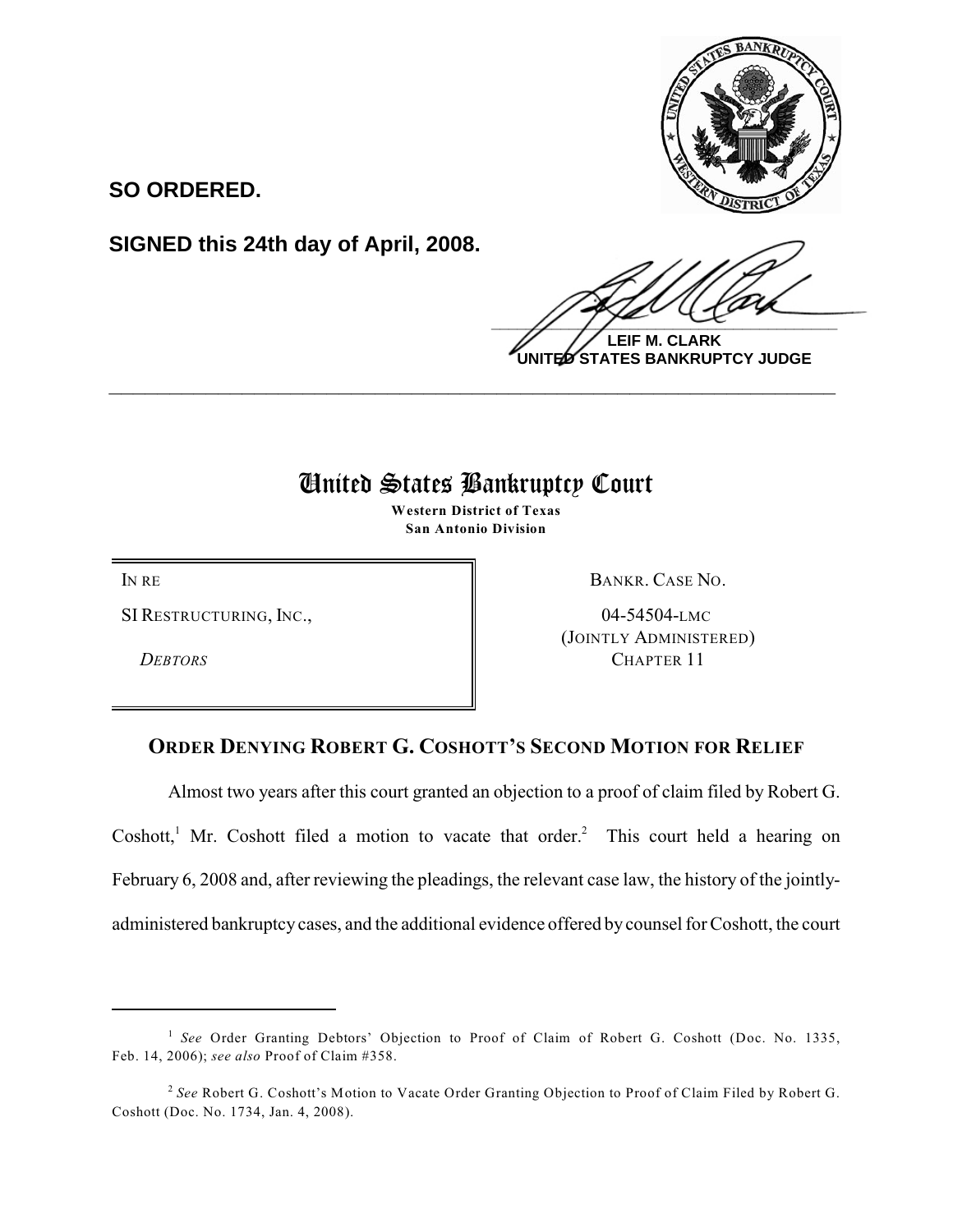denied Coshott's first motion to vacate.<sup>3</sup> Ten days after the entry of that order,<sup>4</sup> Coshott filed the present motion, which turns out to be, in effect, a *second* motion to vacate. Because that motion was filed within 10 days of the order denying his *first* motion to vacate, the court reviews the second motion under Rule 59(e), made applicable to bankruptcy procedure by Bankruptcy Rule 9023. *See Abraham v. Aguilar (Matter of Aguilar),* 861 F.2d 873, 875 (5th Cir. 1989); *Stangel v. U.S. (In re Stangel),* 68 F.3d 857, 859 (5th Cir. 1995); *see also* Fed. R. Civ. P. 59(e); Fed. R. Bankr. P. 9023.

Under Rule 59(e), a court has the discretion to amend its previous judgment or order if the movant establishes some manifest error of law or fact justifying such an amendment. *See Waltman v. Int'l Paper Co.,* 875 F.2d 468, 473 (5th Cir. 1989) (citing *Keene Corp. v. Int'l Fidelity Ins. Co.,* 561 F. Supp. 656, 665 (N.D. Ill. 1982), *aff'd by* 735 F.2d 1367 (7th Cir. 1984)). In pointing out the court's error, however, "[i]t is not the purpose of allowing motions for reconsideration to enable a party to complete presenting his case after the court has ruled against him." *Frietsch v. Refco, Inc*., 56 F.3d 825, 828 (7th Cir. 1995) (Posner, J.).

Rather than arguing that this court erred as a matter of law or as a matter of fact in rendering its first ruling, Coshott offers "new" arguments and evidence which go to the merits of his first motion to vacate — he purports to have new evidence mitigating any prejudice to creditors in vacating the order granting the debtors' objection to his proof of claim.<sup>5</sup> His arguments, however, are not new, and the evidence ostensibly supporting his argument is neither evidence unavailable to

<sup>&</sup>lt;sup>3</sup> See Transcript of Hearing Held on Feb. 6, 2008 (Doc. No. 1819). Because the first motion to vacate was filed nearly two years after the order, the court reviewed the motion under Federal Rule 60(b), which is made applicable to this proceeding by Bankruptcy Rule 9024.

<sup>&</sup>lt;sup>4</sup> See Order Denying Robert G. Coshott's Motion to Vacate Order Granting Objection to Proof of Claim (Doc. #1775, Feb. 12, 2008).

 $5$  The present motion does not address how this court erred in applying the standards of Rule 60(b) to Coshott's first motion to vacate.